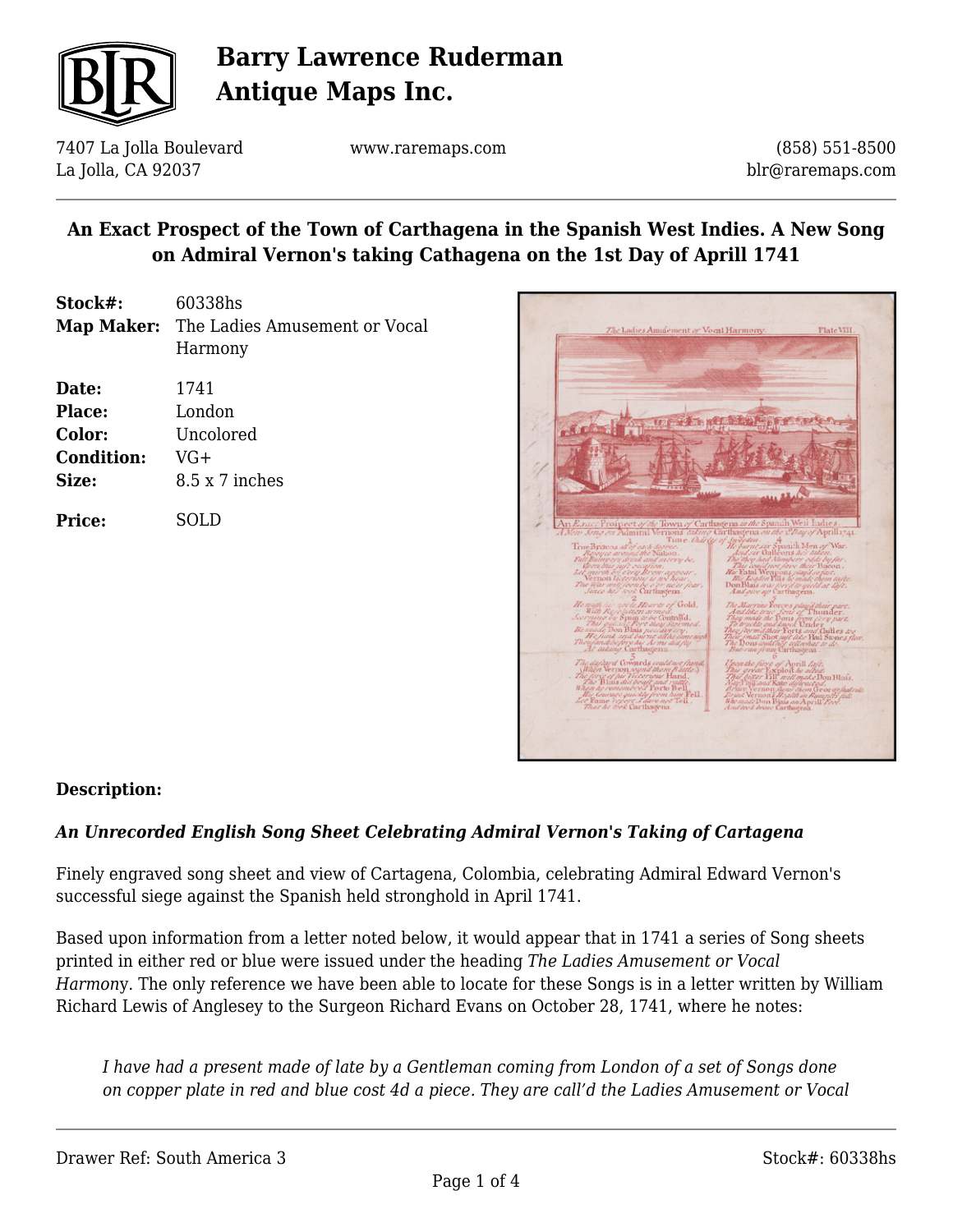

7407 La Jolla Boulevard La Jolla, CA 92037

www.raremaps.com

(858) 551-8500 blr@raremaps.com

## **An Exact Prospect of the Town of Carthagena in the Spanish West Indies. A New Song on Admiral Vernon's taking Cathagena on the 1st Day of Aprill 1741**

*Harmony most of 'em with tunes for the flute. Mine is from plate I to VI, if they are continued I should be glad to have em……*

This piece is docketed on the verso in manuscript: *Song upon ye taking Carthagena April 1741 By Edward Vernon Esq vice admiral of ye blue.* We also note a cryptic entry in a March 1760 edition of the *General Evening Post (London)* (see below), which may relate to these sheets.

#### **The Source**

The view indicates that it was printed as Plate VIII for *The Ladies Amusement of Vocal Harmony.*  However, research into this title does reveal that such a publication actually existed. We note only that the Folger Shakespeare Library holds a single plate, described as Plate XI and titled *The monument of W. Shakespeare erected in Westminster Abby [printed below]: A just satyr against ingratitude ... an excellant song sung in the play As you like it ... Blow, blow, thou winters wind ... [etc.].*

The first few lines of the song would later be repeated in a tribute to Admiral Rodney: (Admiral Rodney's triumph, or the French fleet defeated. [London]. [1782.]. 1 sheet; 1/80. British Library C.121.g.9(216). A slip-song. "True Britons all of each degree,". Adams 82-3.1. REFERENCE: ESTCT1605.)

### **Full Text**

- *True Brittons all of each degree,*
- *Rejoice around the Nation.*
- *Full Bumpers drink and merry be*
- *Upon this just occasion*
- *Let mirth on e'ery Brow appear,*
- *Vernon Victorious is we hear,*
- *Since he's took Carthagena*
- 
- *He with his noble Hearts of Gold,*
- *With Resolution armed,*
- *Scorning by Spain to be Contrould,*
- *This gallant Fort they Stormed,*
- *He made Don Blas peccavi cry,*
- *He sunk and burnt all he came nigh*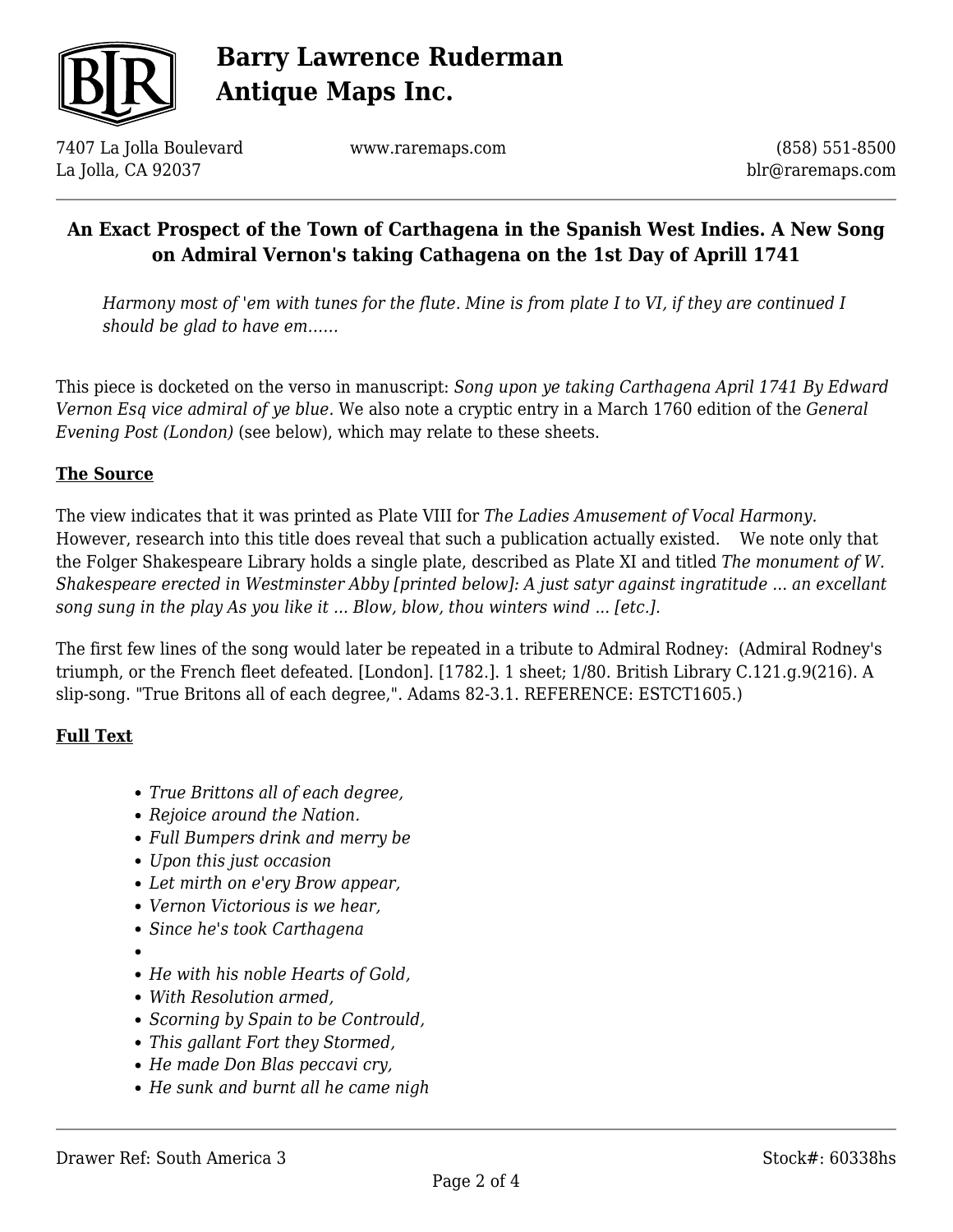

7407 La Jolla Boulevard La Jolla, CA 92037

www.raremaps.com

(858) 551-8500 blr@raremaps.com

## **An Exact Prospect of the Town of Carthagena in the Spanish West Indies. A New Song on Admiral Vernon's taking Cathagena on the 1st Day of Aprill 1741**

- *Thousands before his Arms did fly*
- *At taking Carthagena*
- 
- *The dastard Cowards could not Stand,*
- *(When Vernon jyn'd them Battle,)*
- *The force of his Victorious Hand,*
- *The Blas did boast and rattle,*
- *When he remembred Porto Bell,*
- *His Courage quickly from him Fell,*
- *Let Fame report, I dare not Tell,*
- *That he took Carthagena.*
- 
- *He burnt six Spanish Men of War,*
- *And six Galleons he's taken,*
- *Tho'they had Numbers odd by far,*
- *This could not save their Bacon,*
- *His Fatal Weapons play'd so fast,*
- *His Leaden Pills he made them taste,*
- *Don Blass was forc'd to yield at last,*
- *And give up Carthagena*
- 
- *The Marrine Forces play'd their part,*
- *And like true sons of Thunder,*
- *They made the Dons from e'ery part,*
- *To truckle and knock Under*
- *They Storm'd their Forts and Castles too*
- *Their small Shot just like Hail Stones flew,*
- *The Dons could not tell what to do,*
- *But ran from Carthagena*
- 
- *Upon the first of April last,*
- *This great Exploit he acted,*
- *This bitter Pill will make Don Blass,*
- *Nay, PHill: and Kate distracted,*
- *Brave Vernon's Health in Bumpers full*
- *Who made Don Blass an Aprill Fool,*